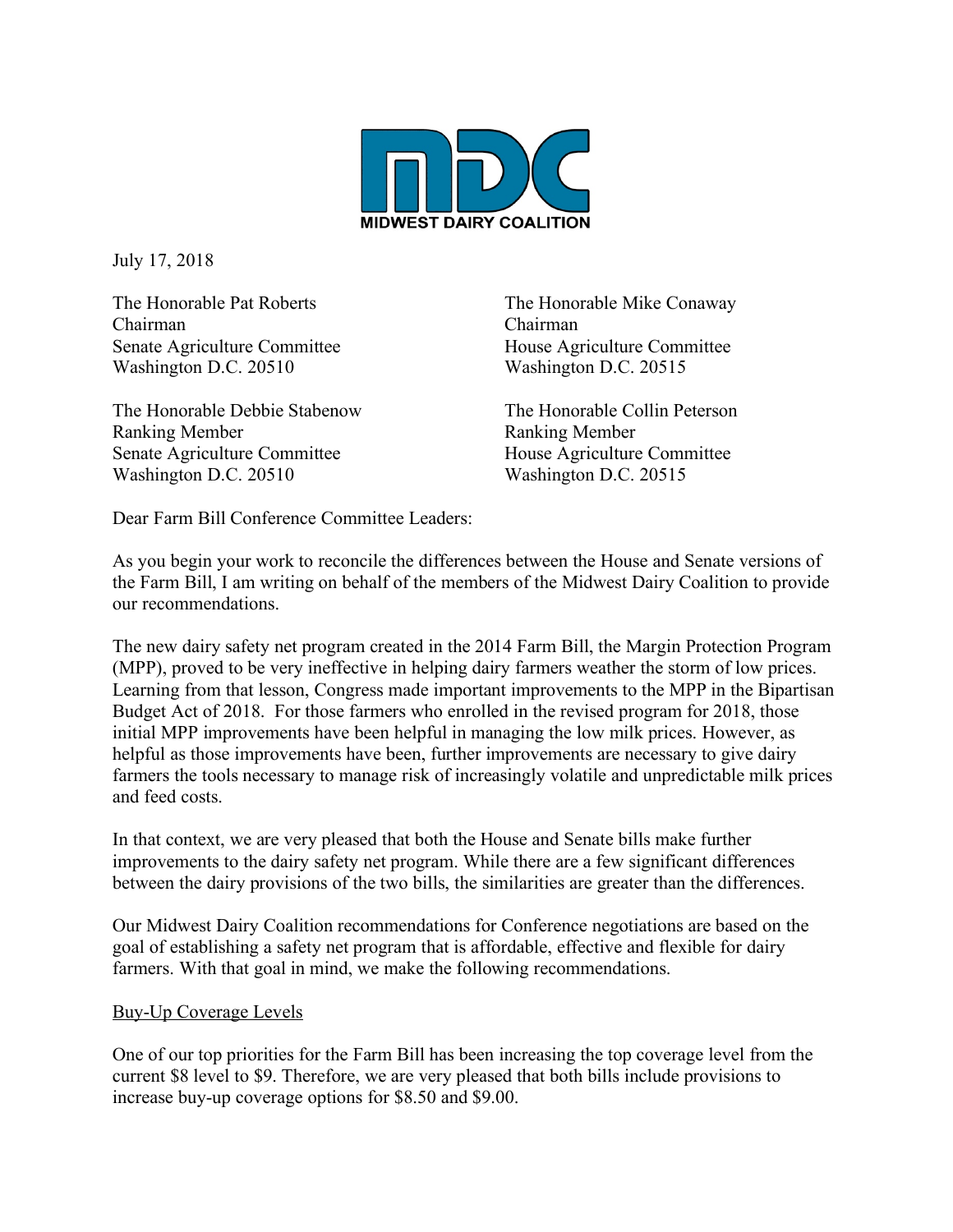We also support the Senate provisions to establish catastrophic coverage levels at \$5 for both Tier I and II production levels.

#### Buy-Up Premium Levels

Both the House and Senate bills reduce the cost of premiums for Tier I production (up to 5 million pounds), which we strongly support.

The Senate bill takes a further step by establishing an additional 50 percent premium discount for a participating farmer with up to 2 million pounds of production history, or a 25 percent discount for farmers with up to 10 million pounds of production history. In general, we support the goal of this Senate provision, which would make the program more affordable for the large majority of farmers. We are concerned, however, that the complexity of this provision may be confusing. If there is a way to achieve the goal of reducing premiums in a simpler manner, within the existing CBO scoring constraints, we would support that effort.

#### Safety Net Flexibility for Farmers

The Bipartisan Budget Act (BBA) of 2018 made some initial steps to providing dairy farmers with more flexibility in risk management options. Some of the provisions removed barriers to the creation of new risk management options for dairy, such as the provision removing the \$20 million annual subsidy cap on RMA livestock insurance products. Other provisions made improvements to the MPP to make that program a more viable safety net, such as the provision to calculate MPP payments on a monthly basis, instead of the previous approach of using a 2 month average. We are pleased that both the House and Senate versions of the Farm Bill maintain those important improvements made through the BBA earlier this year.

We are very concerned about the House Farm Bill provision [Section  $1401(g)(1)$ ] that would require participating farmers to lock in their buy-up and percentage production coverage decisions for the full 5 years of the Farm Bill. This provision would greatly limit farmers flexibility in making annual risk management decisions and imposes a restriction that does not apply for other USDA or private insurance products. As such, we fear that this provision would actually discourage dairy farmers from participating in the program, which defeats the purpose of the many improvements achieved in the two versions of the Farm Bill. We urge that this provision be excluded from the final Farm Bill text.

We do, however, support the House provision to allow dairy farmers to participate in both the new Dairy Risk Management Program (the successor program to the MPP) and the Livestock Gross Margin-Dairy (LGM-Dairy) program at the same time, as long the two programs do not cover the same milk at the same time. For instance, a farmer could participate in the new Dairy Risk Management Program for up to 5 million pounds of production, and then enroll the rest of their milk in the LGM- Dairy Program. If there are other ways to achieve this goal through administrative revisions to LGM-Dairy or industry submittal of a modified LGM-Dairy proposal, we would be very open to those discussions.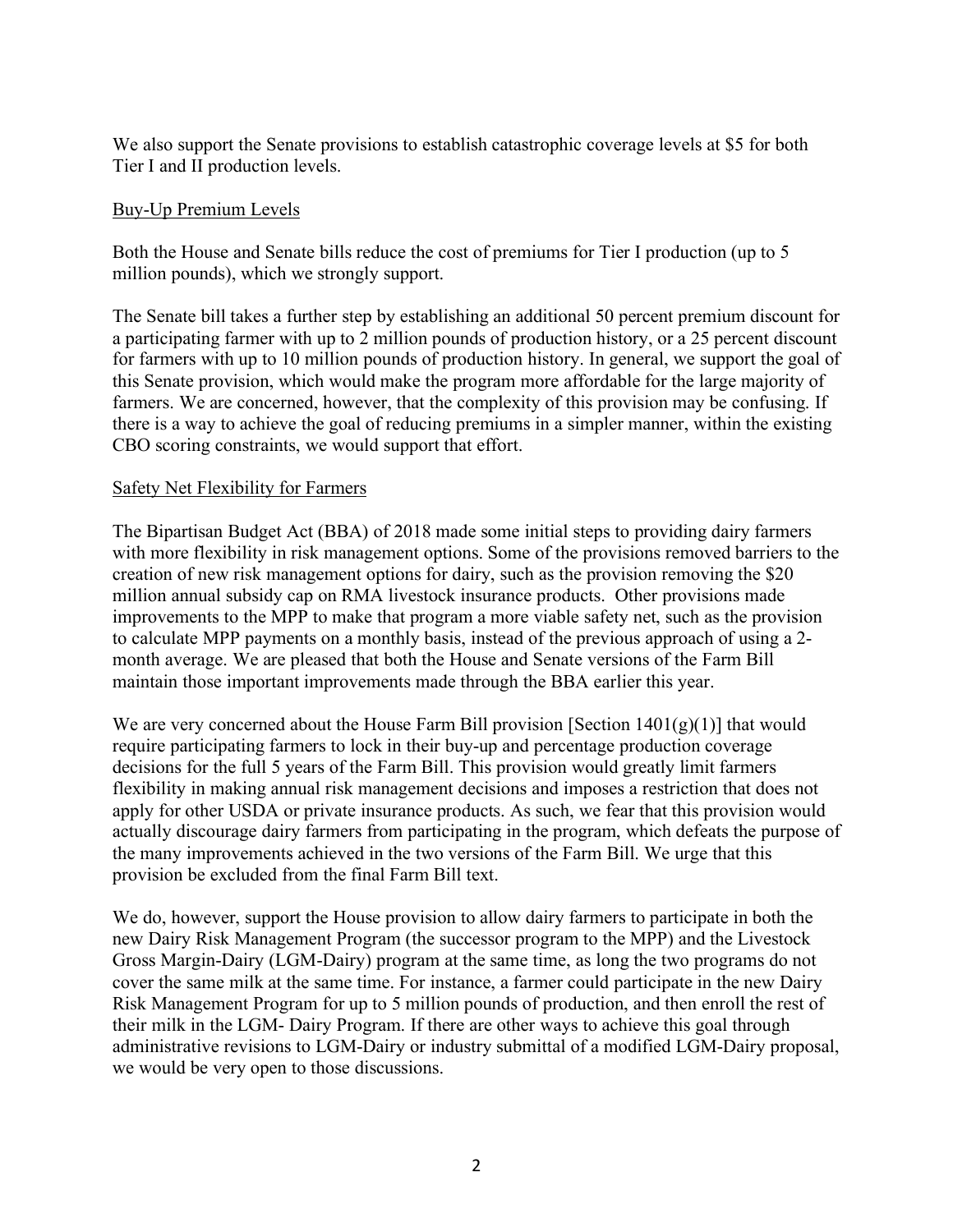Another provision that helps improve flexibility for farmers is the provision, included in both the House and Senate bill, to reduce the minimum production coverage levels from 25 percent to 5 percent. Since the premiums for the MPP and its successor program are structured to be lower for all farmers' first 5 million pounds of production, this provision ensures that all scales of operations have the flexibility to utilize those benefits.

## Refunding Premiums for the Failed MPP program

We support the Senate provision that refunds the MPP premiums paid by participating farmers from 2014-17, after subtracting the payouts received. This will go a long way to restore trust of farmers, by having Congress acknowledge the errors made in the 2014 that undermined the effectiveness of the program.

# Gathering Information for Future Improvements in Feed Cost Calculations

One of the major problems with the MPP provisions of the 2014 Farm Bill was that Congress made last-minute changes to the MPP feed cost formula in order to reduce the CBO budget score. In doing so, the program was no longer an effective safety net. We recognize that the CBO scoring process has made it challenging to fix the feed cost formulas. However, in the long run it would be very helpful to revisit the feed formulas to make them more reflective of actual national average feed costs. Therefore, we support:

- Section 1401(a) of the House bill to require the Secretary to send to Congress a report evaluating the extent to which the average cost of feed used by a dairy operation to produce a hundredweight of milk is representative of actual dairy feed costs;
- Section 1401(b) of the House bill requiring a report detailing the costs incurred by dairy operations in the use of corn silage as feed; and,
- Section 1401(c) of the House bill requiring the National Agricultural Statistics Service to revise monthly price survey reports to include prices for high-quality alfalfa hay in the top five milk producing States.

It is our hope that this information will lead to future improvements in the feed cost formula for the MPP successor program.

## Dairy Business Innovation

We also support the Senate provision (Section 12519) establishing regional initiatives to spur innovation in dairy businesses, to help add more value to the milk farmers produce and expand uses for milk to address oversupply and depressed milk prices. The provision will help foster the development of new and innovative dairy products and modernize existing dairy plants.

## Sequester Reductions to Safety Net Payouts

The annual budget sequester reductions made to MPP payouts have been a source of great frustration for dairy farmers participating in the MPP program. When farmers choose their coverage levels and pay their premiums, they rightfully expect the program to payout out fully